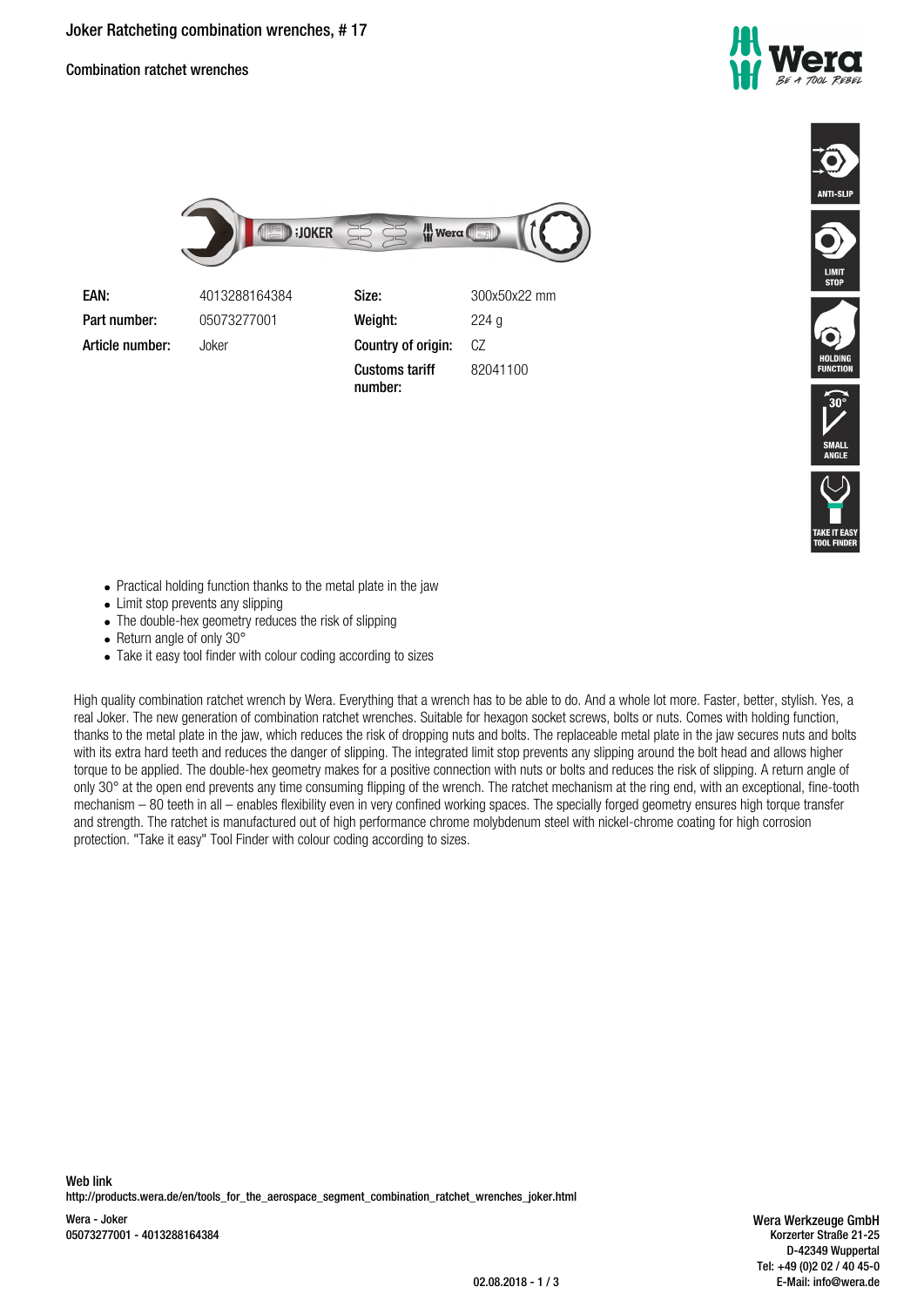Combination ratchet wrenches



**Joker open-ended wrench Holding function Integrated limit-stop**



The ratcheting feature at the ring end boasts an exceptional, fine tooth mechanism – 80 teeth in all – which provides greater flexibility, even in very confined working spaces.



When we began to think about open-ended wrenches, we asked ourselves: why does the wrench always have to be flipped over; why does it have an offset design; why does it slip off injuring fingers? The new design of the mouth resulted in a real "Joker" that works even when all other trumps have been played.



The Joker's holding function means that nuts and bolts can be held in the jaw and easily positioned where they are needed. Fastening on to the thread can then be done quickly and safely, thanks to the innovative special stop-plate which holds the fastener. No more time-wasting searches for dropped nuts and<br>bolts! After applying and applying positioning the nut or bolt, fastening can begin immediately – no additional tools required.



Constant re-positioning of the wrench? Difficulty holding fasteners in confined spaces? Easing off to avoid any risks of injury or fastener damage? That was yesterday. Today, the Joker prevents slipping off of the fastener head with its integrated limit-stop – no longer is the thumb needed to act as a depth stop. This makes applications much easier and allows signifi cantly more force to be applied during fastening jobs.